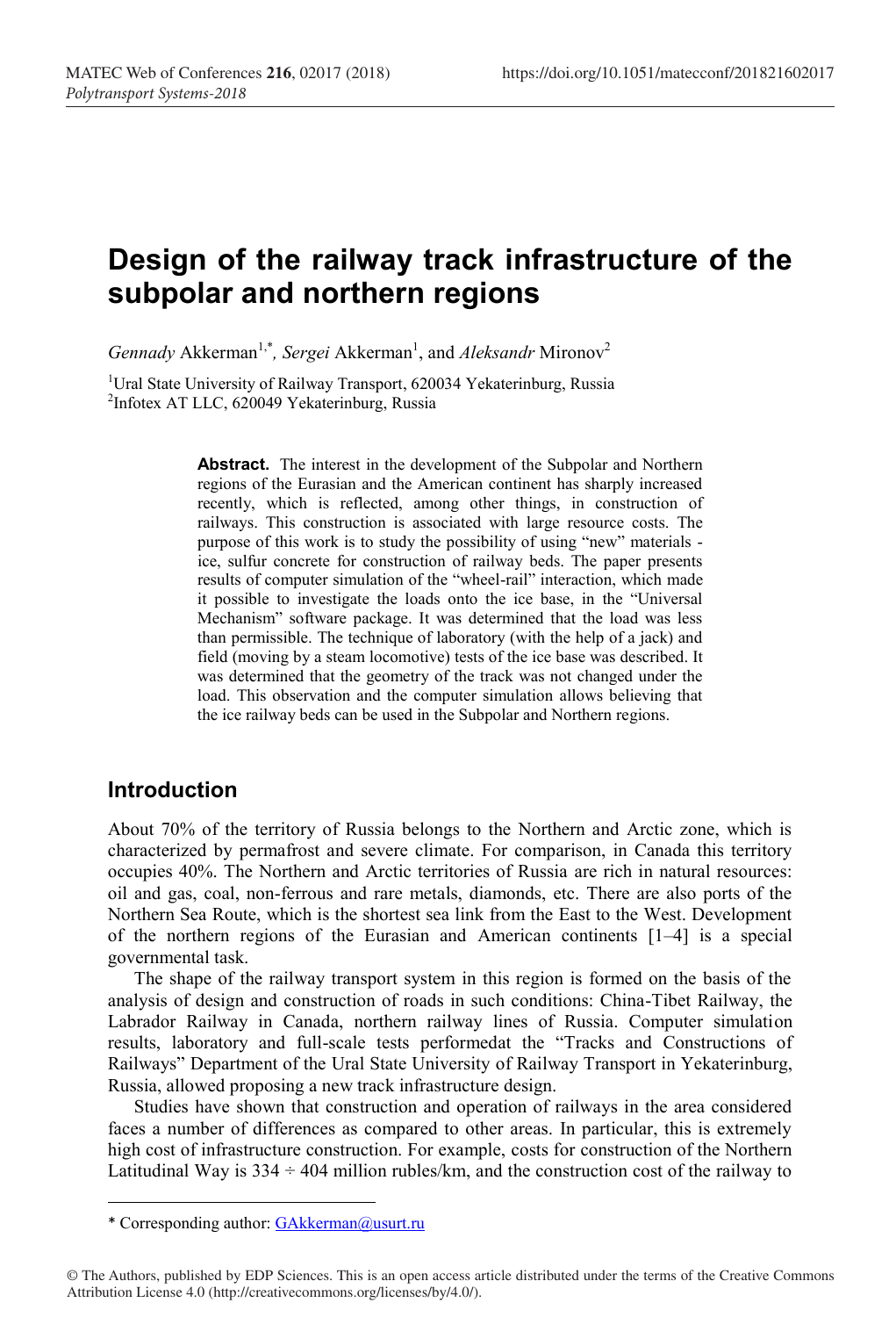the Obskaya-Bovynenko-Karskaya railway to the Yamal peninsula is 227 million rubles/km [5, 6].

The existing approaches to design and construction of railways in these conditions are based on increasing the required resources, which causes an increase in their cost. Therefore, there is a need to create alternative, reliable and economically viable approaches to designing the railway infrastructure for the subpolar and northern regions, which is the purpose of this paper. The results of studies in the design and construction of railways in the Northern regions do not "radically" affect the material of which the railway bed is built, its layout and profile [3–5].

The work is devoted to computer simulation of loads on the ice sheet of the railway with the "wheel-rail" interaction. Confirmation of computer results was obtained by laboratory and field tests, which proved the invariability of the geometry of the ice rail track under real loads from the rolling stock.

In [3–6, 8], the emphasis is on preserving the consistency of the permafrost soils in earth railway beds. Nothing is discussed about the "ice beds", "non-melting ice" or sulfur concrete in construction of track infrastructure, about the possibility of changing the track "geometry". This work is performed with the purpose of reducing the resources required for railway communication in the Subpolar and Northern regions.

Various types of transport often operate in the transportation system of northern regions, such as rail, road, river and sea. With small initial cargo flows, in order to reduce the construction cost, road automobile traffic including road trains is arranged along the route of the future railway [7]. With the increase of cargo flow, the upper railway track structure is laid and the road traffic is replaced by railway traffic.

The role of the railway is sharply increased if it is part of the international transportation corridor. For example, it can be part of the South-North international corridor (Azerbaijan, India, Iran, Russian Federation are interested in it) [8]. Belkomur is part of this corridor. Unpredictable weather conditions in the north can often disrupt the operation rate of the multimodal transport chain (for example, sea-railway). It is necessary to create multimodal transportation and logistic centers (MTLCs) to manage the risks of failures. The following are positive features of MTLCs: (1) intermodality (multimodality); (2) synergistic effect, the effect of combining and managing the links of supply chains. Logistical services in northern areas can reach up to 50% of the value of goods in the cost of production [9, 10]. It is desirable to use intelligent transport systems (ITS) to reduce the cost of multimodal transportation in the North. Due to high cost of construction and operation, the payback period of certain railways of this area exceeds 20 years. For example, due to the long payback period, the sale of the Obskaya-Bovynenko-Karskaya railway (with the book value of ~130 billion rubles) to the Yamal peninsula (Russia) from Gazprom to Russian Railways JSC is complicated.

To reduce the railway construction cost, it is possible to use materials that are not quite usual, but are applicable in the conditions of the extreme North. In the absence of local soil to fill the railway bed, it is proposed to use ice instead.

Cryolithozone has been developed for more than 100 years. The Labrador railway (Canada), the Alaska railway (USA), the Norilsk railway (Russia), the Yamal railway (Russia), the Qinghai-Tibet railway (China), the Baikal-Amur Mainline, the AYAM (Amur-Yakut railway, Russia), etc., were partly built on the permafrost. The main disadvantage of ice soils is subsidence during thawing or heaving during freezing [10, 11].

Mechanical properties of ice are important [10–14]. Elastic properties of ice are manifested at short-term loads. With constant exposure (even small), plastic strain of ice is observed (for example, the slow "flow" of the glacier in the mountains). The destruction of ice in bending begins at pressure  $P_{\text{L}}=1.5$  MPa, and with compression  $P_{\text{L}} \approx 3$  MPa (30)  $kg/cm<sup>2</sup>$ ) [12–14].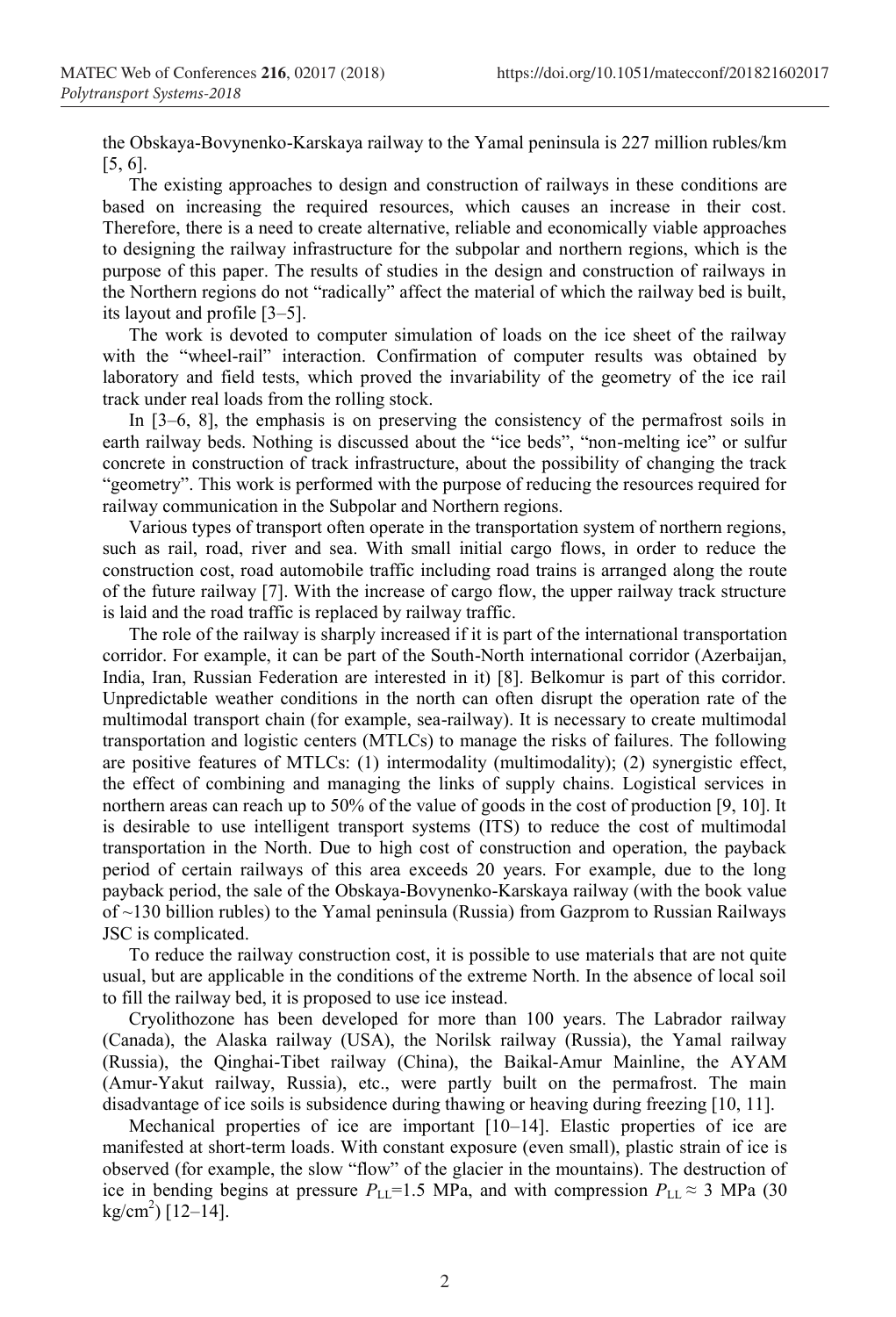It should be noted that the average pressure along the axis of the railway bed from the upper railway track structure  $P_{URTS} = 0.016$  MPa and from the rolling stock  $P_{RS} = 0.84$ MPa, i.e., total

$$
P = PURTS + PRS = 0.86 MPa,
$$
\n(1)

i.e., 
$$
P_{LL} > P.
$$
 (2)

Significant strength of ice was assumed when building the following ice crossings: across LakeBaikal (with the "initial" operation of the Trans-Siberian Railway), across the Volga near Saratov in 1928, across the Northern Dvina in Arkhangelsk (1943 to 1944), across Lake Ladoga (the "Road of Life", etc.) .

The strength of ice can be increased technologically, using the "thin films" principle and by changing its composition. Thin films of crystallized water are stronger than "ordinary" ice: they do not have heat shrinkable shells and cracks. The thin films principle is reduced to rapid freezing of granular ice layer by layer.

Thus, in mid-November 1981, ice was frozen on a ferry across the Lena at the air temperature of -32 to -34ºС near Yakutsk, Russia. Mobile pumping stations (with the head of 100 m) with sprinkler nozzles created a drip cone. The droplets were partially frozen (ice in the cone, approximately 40 to 67%) in ice balls on the surface and formed granulated ice, more uniform than natural ice, with water.

The thin films principle is used in Yakutia when building structures: ice is quickly frozen on an inflatable formwork in the form of an arch, layer by layer. The strength of the construction obtained is not less strong than concrete.

Ice concrete, which is ice consisting of pebbles (gravel), sand and water [15], is often used for construction in polar regions. Its strength is equal to "ordinary" concrete, and its bending strength is 2 to 4 times higher than that of concrete or bricks. Ice with inclusion of sawdust, various fibers is 2 to 3 times stronger than "pure" ice [16, 17]. It withstands the pressure of up to 5 MPa. Ice reinforcement with fiberglass increases its strength by almost 8 times.

Non-melting (a chemically inert substance, sulfur concrete) can melt and freeze repeatedly. The melting point is about  $150^{\circ}$ C, it retains strength and hardness up to  $70^{\circ}$ C and conducts heat poorly. It is not hazardous to humans. Laboratory and full-scale tests of ice-frozen rails were performed at the static load of 10 tons at our department.

#### **Research method**

The test bench was a frame welded of steel channels with the following dimensions: height - 160 mm, width - 64 mm, thickness - 5 mm. The frame corners were reinforced with gussets. The frame was buried vertically into the ground to the depth of 50 cm. In winter, at the air temperature of minus 20 $\degree$  C, an ice prism (instead of a ballast prism) was built (on layers of 4-5 cm) on frozen soil, 30 cm high and 122 cm wide on both sides of its axis. A rail with the length of 12.5 m of mark P-50 (height of 150 mm, sole width of 132 mm, head height of 33 mm) was laid on the prism by dragging through the frame. The rail was frozen into the ice by layers on one side to the level of the rolling track and on the other side on the rail head. The width of the ice prism along the top of the rail axis was 76 cm on one side (half of the track width) and 50 cm on the other side.

The load on the rail, measured with a manometer, was created by a hydraulic jack with the maximum force of 10 tons, which corresponds to the pressure on the crew axis of 20 tons. Rail deformations were determined: vertical ones by an optical level; horizontal ones by a metal ruler from the basis set earlier. The experiment was performed 5 times at negative air temperature: 8°С, 11°С, 14°С, 21°С, 16°С.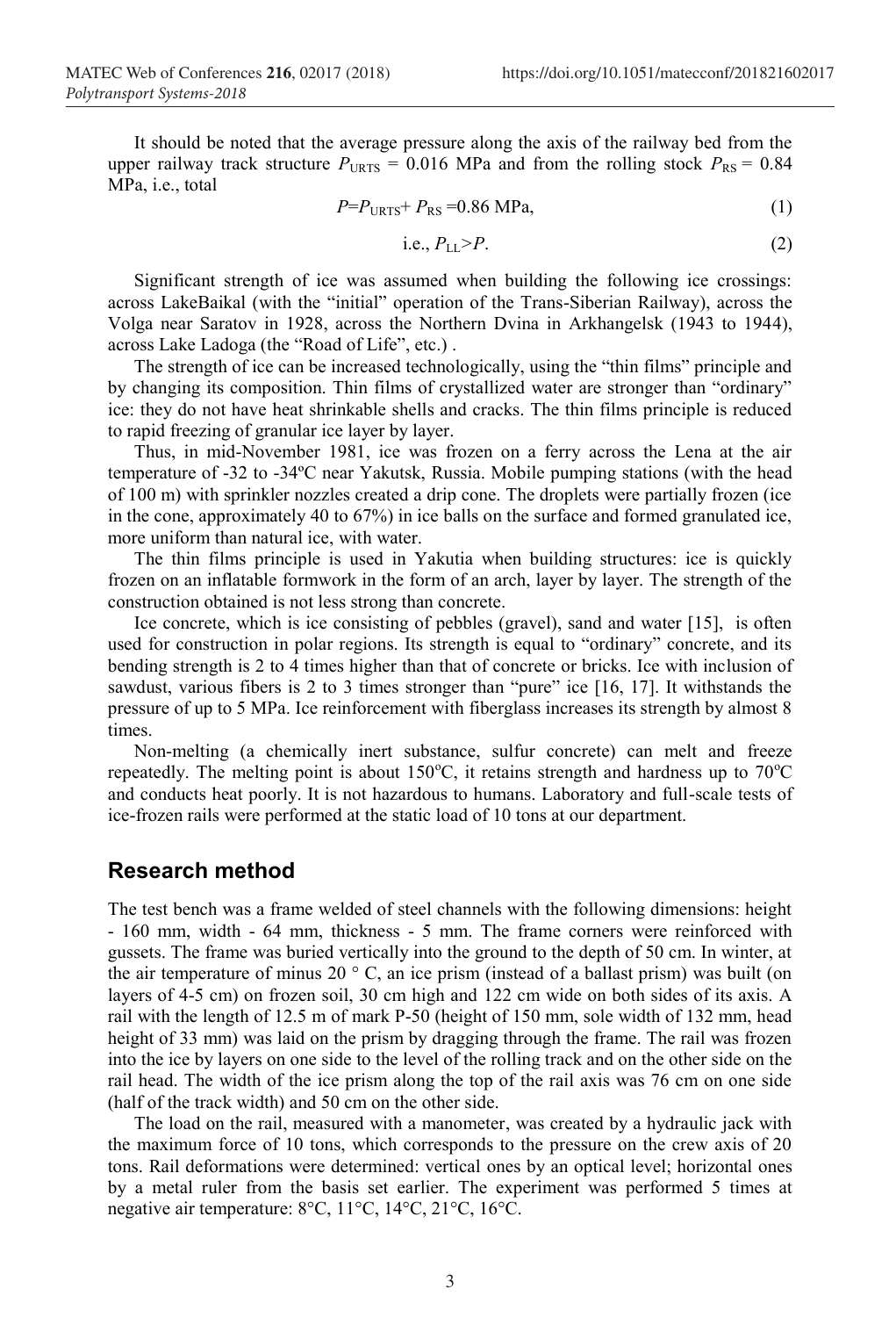## **Results**

The rail geometry remained unchanged for all tests. The same result was obtained for the load from the locomotive (at speeds of 5, 10, 15 km/h, the load of 16 tons per axis). The steam locomotive ran three times on ice-frozen rails 12.5 m long without sleepers. If it is assumed that only one running meter of the rail works under one axis, then the pressure on the ice is less than 0.4 MPa.

Tram tracks that consisted of rails without sleepers, filled with plastic (polypropylene) were tested in Strasbourg (France) with positive results. The filling thickness was about 40 cm.

In construction of railway beds not of earth but of ice in the Subpolar regions, the "thin films" technology must be applied. It is desirable to reinforce ice with geogrids, better (but not necessarily) with the ones manufactured by German company "HUESKER". For example, it can be rigid FOZTZAC geogrid with the strength of up to 3,000 kN/m. To the south, the width of the main site must be increased for thermal insulation at least 0.5 m. It is possible to use the "non-melting ice" (sulfur concrete). The basis of sulfur concrete is "sulfur polymer cement" or elemental sulfur with a large proportion of its polymeric allotropes and a small percentage of additives (stabilizers) [18].

See the comparison of sulfur concrete and cement concrete in Table 1.

| Indicators                             | Units of<br>measurement | Sulfur concrete | Cement concrete       |
|----------------------------------------|-------------------------|-----------------|-----------------------|
| Frost resistance                       | $\frac{0}{0}$           | <b>200</b>      | 100                   |
| Thermal<br>conductivity                | $\frac{0}{0}$           | 66              | 100                   |
| Strength:<br>compression               | MPa                     | $55 - 65$       | $10 - 60$ (up to 100) |
| bending                                | MPa                     | $10 - 15$       | $5 - 8$               |
| elongation                             | MPa                     | $5 - 7$         | $0.5 - 4$             |
| Time required to<br>reach 50% strength | hours                   | 0.3             | 24                    |
| Cost of $1 \text{ m}^3$                | $\%$                    | 50              | 100                   |

Portland cement concrete is based on irreversible chemical reaction of hydration, and sulfur concrete is based on a reversible process of cooling the liquid melt (the melting temperature is 120 to 150°C).

Embankment construction: ice is built up to the required mark using thin film technology in accordance with the previously installed back slopers, the ice layers are reinforced with a geogrid at a given location. "Non-melting ice" is applied onto back slopers by layers. Since this melt is applied in thin layers from the top downwards, the ice of the railway bed does not have time to melt (the thickness of the "shell" made of sulfur concrete is 15-20 cm).

Variants of construction of the "ice bed" can be different: first the it is framed with "non-melting ice", and then its core is filled with ice. The embankment can be made of previously harvested ice cubes "frozen" with each other.

Artificial structures are corrugated metal pipes, or arched pipes made of sulfur concrete, built on inflatable formwork. Film formwork, for example, made of polyvinyl chloride, withstands the temperature of  $+120$  to  $+150$ °C. The first layers of the melt is poured with cold water, which is evaporated almost immediately. Pipe openings are determined by the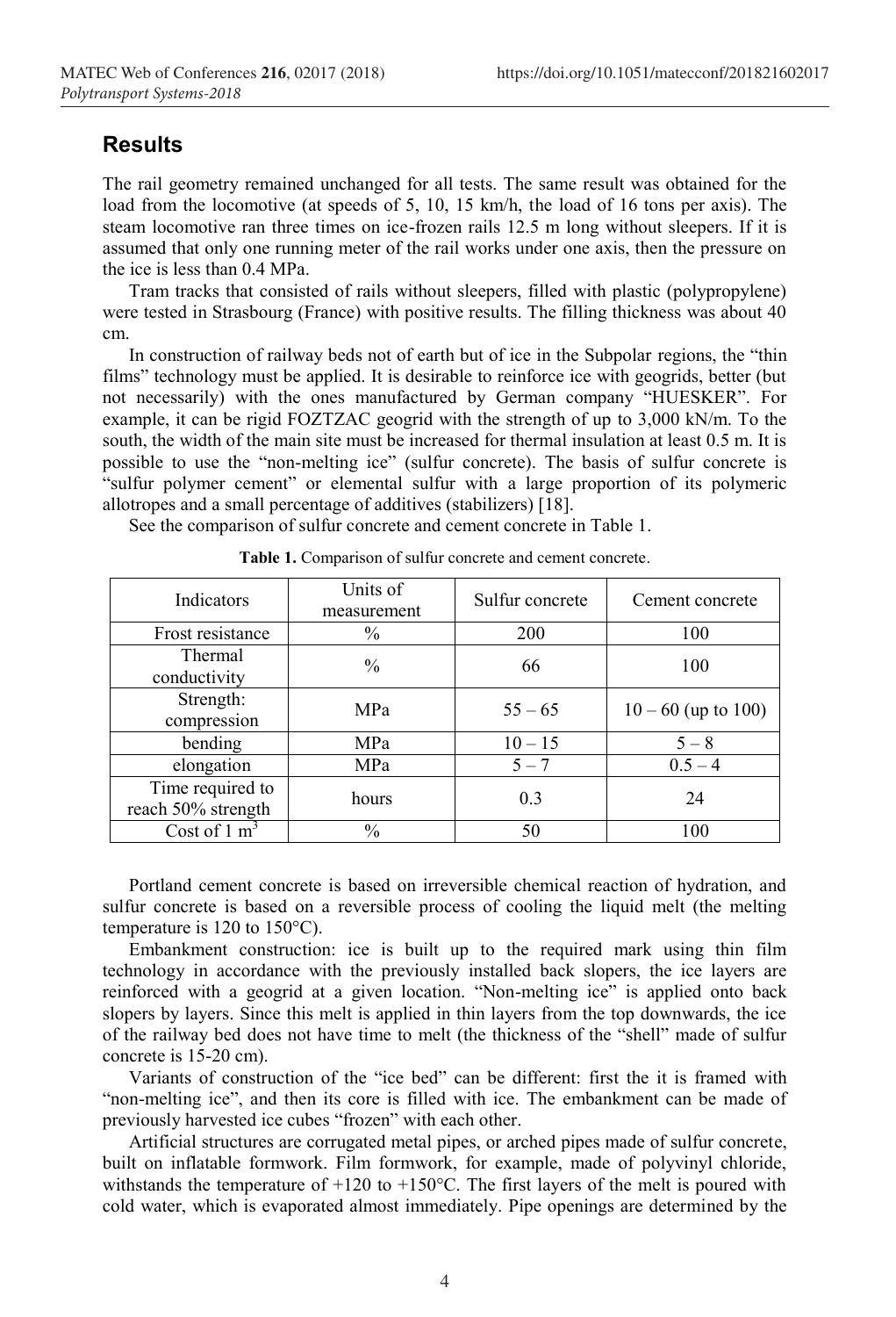estimated water flow with the probability of exceeding of 1/300. Such flow rate is adopted to avoid accumulation of water near the artificial structure.

The ballast prism is also made of reinforced ice or "non-melted" ice under the rail 20 to 25 cm thick. The rails are frozen into ice without sleepers. As reinforced ice holds a "vertical wall" well, the slopes of the bed are made 1:1, i.е., steeper than for existing railways. Excavation is not desirable.

The rails are frozen from the inside of the track to the head, and from the outside - along the walkway (similar to how the city tram ways are "drowned" in the asphalt). The ice-free head of the rail, except for the rolling track, is covered with white paint. Our research has shown that this coating is a good heat insulator.

All surfaces except for the northern exposure to reflect the sun rays are covered with the 0.5 cm layer of "white" ice, i.e., water plus chalk powder. Construction of the ice sheet of the railway must be performed in winter. For example, summer on the Taimyr Peninsula lasts for only 6 weeks with the maximum air temperature of  $+10^{\circ}$ C. Therefore, it is desirable to protect the slopes of embankments and excavations of the southern exposure from the sun by canopies, just in case.

Sun canopies were used on the Qinghai-Tibet railway in China, in some sections of the Baikal-Amur Railway, the Amur-Yakutsk Railway of Russia [5, 9, 19]. It is supposed to make canopies of sandwich panels over the snow-free surface. By protecting the latter from sunlight, the canopy reduces the temperature of the surface underneath it by 3 to 5°C and protects it from summer precipitation [20]. Naturally, a system of engineering and climatological monitoring [6] must be created behind ice structures, similar to monitoring the stressed state of a seamless railway track using balises [21]. Implementation of the proposed designs must be preceded by a program of experimental works.

1. As already noted, the subpolar regions are a severe region for human habitation and, therefore, with low population density. Therefore, railways in these areas must be equipped with low amount of personnel, taking into consideration the arrangement of works in shifts both during construction and particularly during operation. That is why it must have a stable layout and profile that do not change its design outline (or low-changeable) under the influence of passing trains (resources will not be required for their straightening). The efficiency of the biclotoidal design of the railway layout and profile was proved by simulation in the "Universal Mechanism" software package (UM) created at the Bryansk State Technical University. UM is an effective tool for simulation of the dynamics of machine behavior. This requirement is met by the biclotoidal design of the curvilinear sections of the layout and profile (the transverse forces are reduced by two times, on average) [22]. There is no need to comply with the existing requirements for the mismatch of the vertical curve in the profile with the transition curves in the layout [23, 24]. Based on the reducing dynamics of the wheel-rail interaction, the track geometry must meet the design requirements, and it is desirable to keep train speeds under 60 km/h (16.7 m/s), and then the the radius of the vertical curve at the clotoids conjugation point will be as follows with the minimum vertical acceleration of  $a_v=0.1 \text{ m/s}^2$ :

$$
R_{\rm B} = \frac{V^2}{a_{\rm B}}; R_{\rm B} = 2800 \, \text{M}
$$

or, after rounding,  $R_v=3,000$  m.

The value of the limiting (leading) slope must not exceed 25‰. Weight of train *Q* with locomotive traction 2TE-10  $Q=1,630$  n,  $Q_n=1,150$  t.

In other words, 24 trains/day will be required for every 10 million tons of cargo per year. Then, it is necessary to arrange passing loops every 35 km with the average speed of 40 km/h.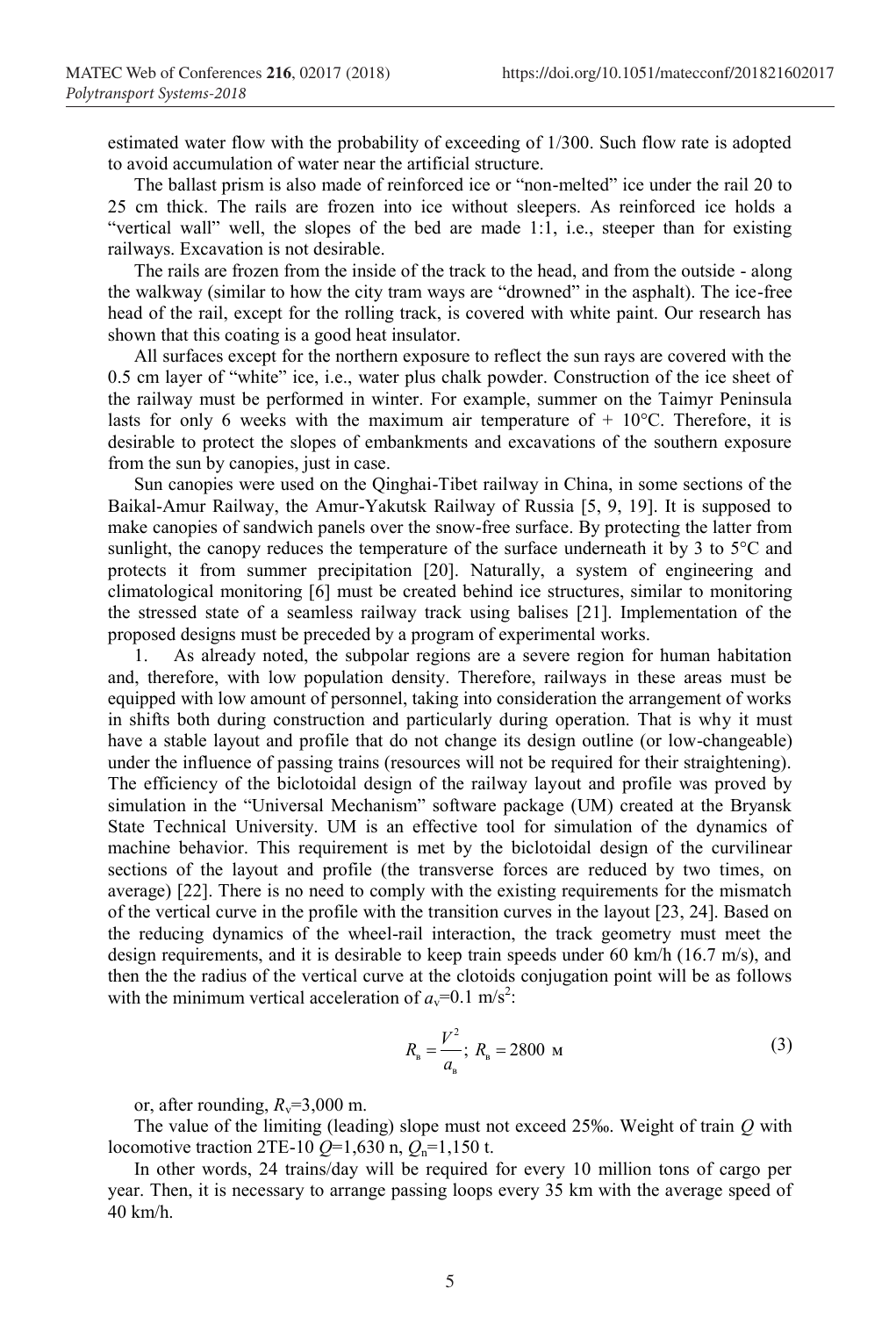### **Conclusion**

Thus, under appropriate conditions, the railway transportation system of the Subpolar regions is single-track railways. The layout and the profile are with the minimum number of curves designed by biclotoids. The minimum radius of the vertical curve  $R<sub>v</sub> = 3,000$  m at the clotoid conjugation point in the vertical plane,  $i_p = 25\%$ , the profile breaks are unlimited and may coincide with the transition curves in the layout. Excavations are not desirable. The lower structure of the path is made of ice, the upper structure is without sleepers, the rails are "drowned" in the ice. With a freight turnover of 10 million tons per km per year, diesel locomotion and the average speed of trains of 40 km/h, passing loops must be made each 35 km. Culvert are metal corrugated pipes or pipes made of non-melting ice. Automatic blocking is provided on the basis of the "axis counter".

The nature of the railway transportation system is significantly changing in subpolar and northern regions. Technologies that require low number of personnel are used in the design, construction and operation of railways, therefore:

- design of the layout and the profile of the curvilinear sections reduces the wheel-rail interaction forces by 2 times on average, the track stability is increased;
- it is different from the usual track structure: the lower railway track structure is built of ice in a "shell" of sulfur concrete, the upper railway track structure is without sleepers, the rails are "drowned" in ice;
- maximum automation of transport process control and monitoring. The latter requires GIS (geoinformation systems) and radio tags (balises) installed along the railway at certain distances between them. As a pilot project, traffic of trains without a locomotive crew must be performed in Subpolar regions.

#### **References**

- 1. The State Program of the Yamalo-Nenets Autonomous District "Development of International Foreign Economic and Interregional Activities for 2014-2020" of 25.12.13 No. 1133-П (2013). (in Russian)
- 2. Northern strategy of Canada: Our North, Our Heritage, Our Future. Document of Government of Canada (2009). (in Russian)
- 3. G.A Gross, *Yron ore deposits of Canada and the West Yudies* (Survey of World iron ore resources, New York, 1970).
- 4. V.M. Nazarenko, K.S Nazarenko, *Transportnoe obespechenie vneshnejekonomicheskoj dejatel'nosti* [Transport support of foreign economic activity] (UNITI, Moscow, 2005).
- 5. V.G. Kondratyev, *Collection of reports of the 1st Congress of Russian geocryologists* (MSU, Moscow, 1996). (in Russian)
- 6. V.G. Kondratyev, V.A. Pozin, *Koncepcija sistemy inzhenerno-geokriologicheskogo monitoringa strojashhegosja zheleznodorozhnogo puti Barkakit – Tommot – Jakutsk* [The concept of the system of engineering-geocryological monitoring of the railway Barkakit-Tommot-Yakutsk] (Zabtrans, Chita, 2000). (in Russian)
- 7. G.L. Akkerman, S.G. Akkerman, Transport of the Urals, **3**, 27 32 (2016). (in Russian)
- 8. W.J. Fend, W. Ma, Z.Z. Sun, G.Y. Li, W.B. Yu., I.E. Zheny. *Conf. Proc. IX International Symposium on Perm a frod Engineering*, **1** (Mirny, Russia. 2011). (in Russian)
- 9. N.A. Valiev, V.E. Kondratyev, *Inzhenernaja geologija* [Engineering geology], **4**, 56– 63 (2015). (in Russian)